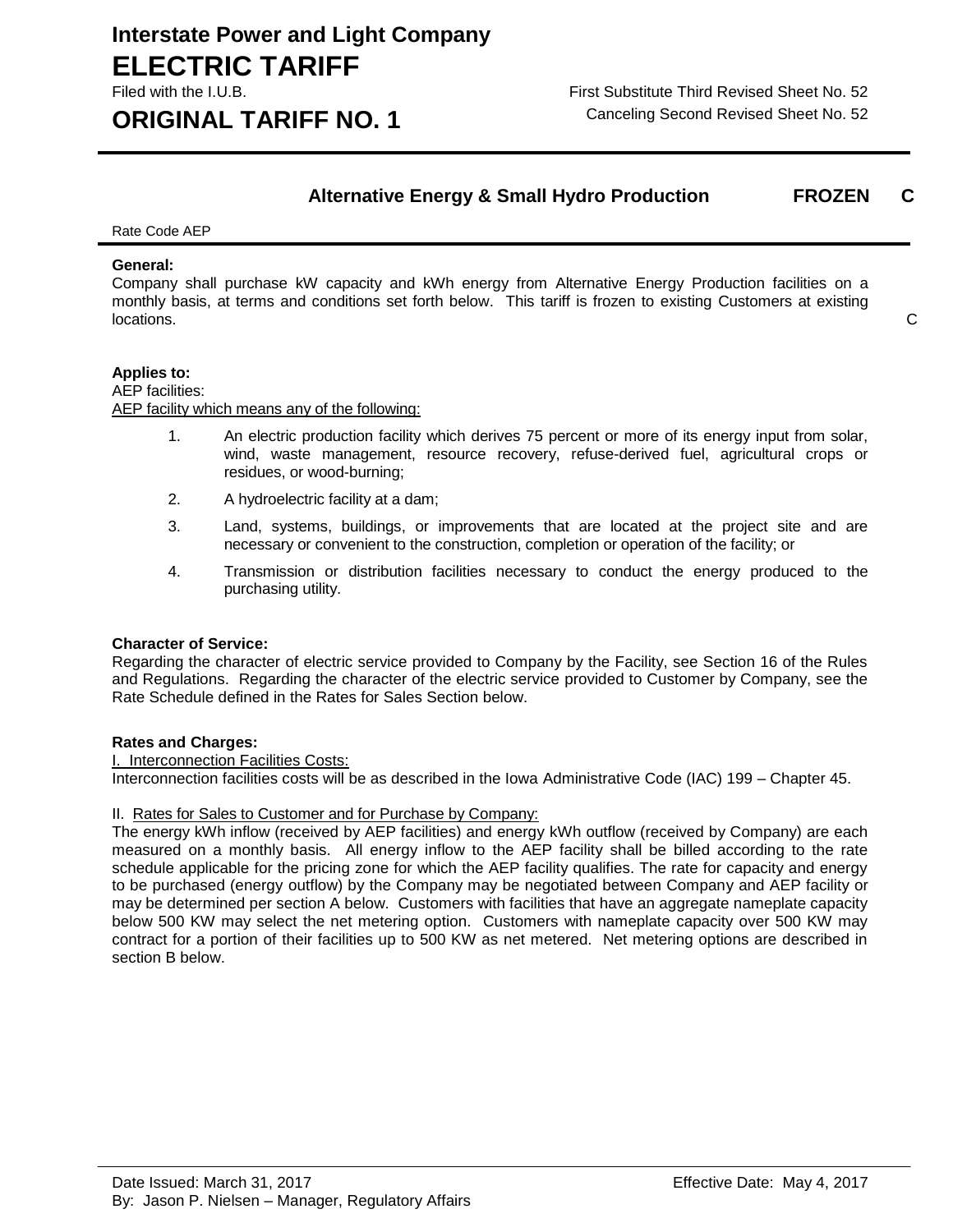# **Interstate Power and Light Company ELECTRIC TARIFF**

**ORIGINAL TARIFF NO. 1** Canceling First Revised Sheet No. 53

# **Alternative Energy & Small Hydro Production FROZEN C**

#### Rate Code AEP

# A. AEP Facilities over 500 KW

For facilities with total nameplate capacity greater than 500 KW, all energy inflows to the facility shall be billed at the applicable rate for which they qualify. All energy outflows from the customer into the Company's electric system shall be purchased by the Company at prices negotiated between the Company and the AEP facility not to exceed the Company's avoided cost. Customers may contract for a portion of their facilities up to 500 KW as net metered. Net metering options are described in Section B below.

# B. Net Metering

Existing AEP facilities (500 kW or less) may select net metering below or may continue to operate under the terms of an existing agreement.

#### Net Metering for AEP Facilities

Available to AEP capacity of 500 KW or less receiving electric service with metered energy only. The energy kWh inflow (received by AEP facilities) and energy kWh outflow (received by Company) shall be measured by a single meter in which only the net amount of electricity is monitored on a monthly basis. At its discretion, the company may install metering capable of recording total energy inflow and total energy outflow separately, at no additional cost to the AEP facility. Metered energy billed shall be the total energy inflow less the total energy outflow for the same period and same location. Any outflow KWH balances shall be carried forward to the next billing month. The net energy inflow shall be billed according to the Residential, Farm or General Service rate schedule for the applicable pricing zone after subtracting any carryover outflow balance from the current monthly net inflow. The energy outflows from one meter shall not cover inflows on another meter nor shall it be converted to cash. Any energy outflow balance after the AEP facilities terminate service shall become property of Company.

If a customer's aggregate AEP nameplate capacity at a location exceeds 500 KW, the Company shall install a meter capable of recording the customer's total energy inflow and total energy outflow separately, at no additional cost to the customer. The customer's total energy outflow shall be divided into separate "net metering" and "purchase" portions. The "net metering" portion shall be a prorated amount, calculated by applying the total energy outflow to a ratio of: 500 KW to the aggregate nameplate capacity at the location. The remaining energy outflow shall be the "purchase" portion. Metered energy billed to the customer shall be the total energy inflow less the "net metering" portion of total energy outflow for the same period and same location. Any "net metering" outflow kWh balances shall be carried forward to the next billing month. The "purchase" portion of total energy outflow shall be purchased by the Company as described in Section A above.

A customer's monthly bill shall include applicable monthly service (basic service) charges and any excess facilities charges. The customer will not incur any additional charges for metering beyond the charges for metering provided in the basic service charge.

# **Contract Terms:**

Customer shall sign an Agreement provided by Company. At the customer's option, the term of the Agreement may be up to 20 years.